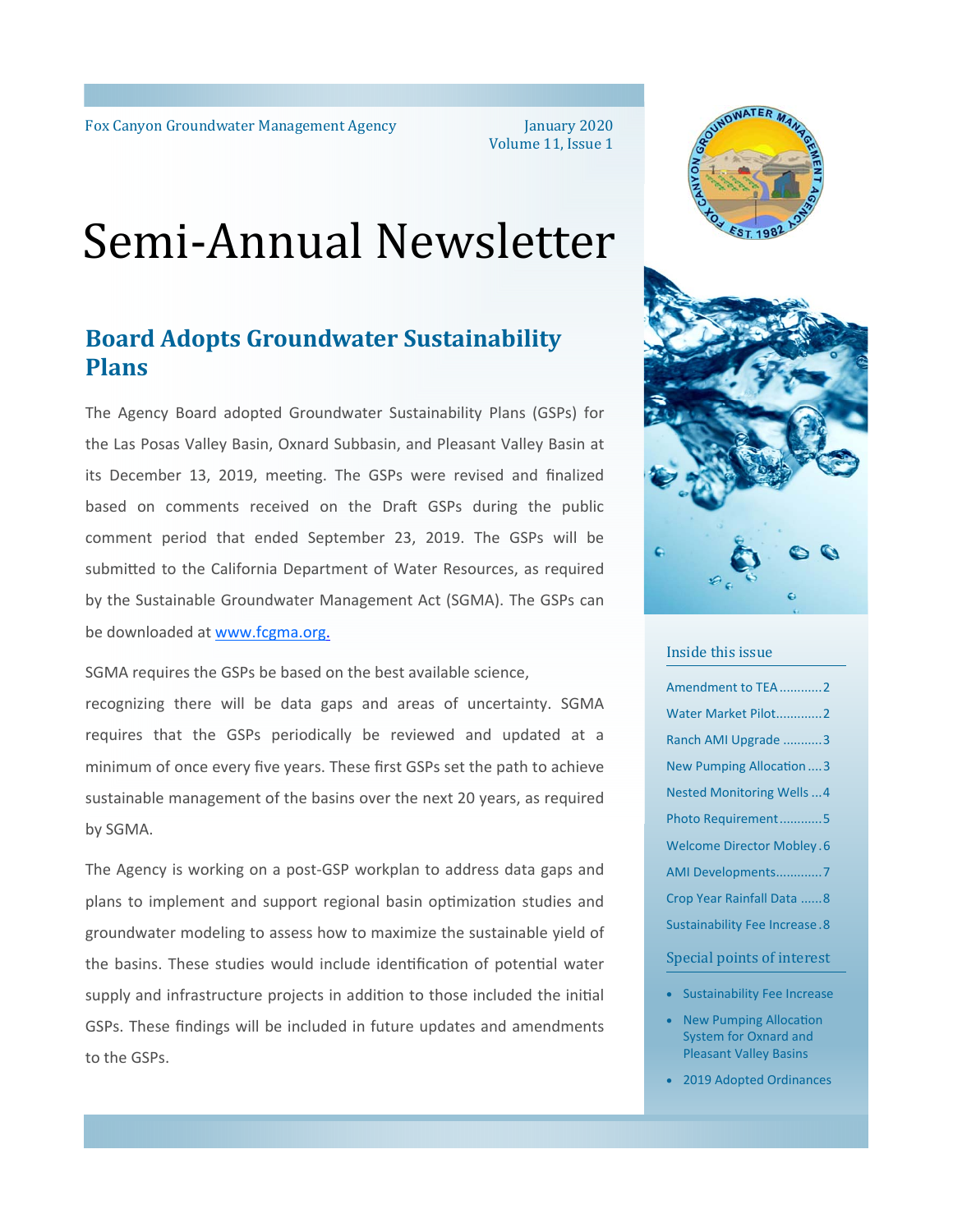

# Board Approves Amendment to Emergency Ordinance E TEA

The Agency Board of Directors approved an amendment to Emergency Ordinance E at its December 13, 2019, special meeting to restore the full Temporary Extraction Allocations (TEA) for municipal and industrial operators. This rescinds the 20% TEA reduction beginning on January 1, 2020. The Board requested consideration of this amendment at the October 23, 2019, meeting. All other provisions of Emergency Ordinance E remain in effect.

### *Update your records at fcgma.org/public‐documents/forms*

Upcoming 2020 Board Meetings

January 22, 2020 February 26, 2020 March 25, 2020 April 22, 2020 May 27, 2020 June 24, 2020 July 22, 2020 August 26, 2020 September 23, 2020 October 28, 2020 November ‐ DARK (Combined with December) December 2, 2020

*All meeƟngs are held in the Board of Supervisors Hearing Room 1:30 PM*

# Water Market Pilot Trading Opens January 6th

The Water Market Pilot will kick off trading January 6, 2020, in the Oxnard Basin. The Water Market Pilot allows pumpers to sell allocation for profit or buy additional allocation to avoid surcharges. The Water Market is supported by a grant from the Natural Resources Conservation Service through The Nature Conservancy. Eligible well owners who received additional AMI incentive for joining the Water Market are obligated to join the Water Market Pilot, but are not required to submit bids to buy, or offers to sell, water. This year the pilot allows eligible pumpers using Advanced Metering Infrastructure vendors Wildeye or Pumpsight to participate. Because the current Emergency Ordinance E pumping allocations are too flexible to provide the cap needed in this cap-and-trade system, participants' allocations are calculated from a CombCode's allowable pumping in 2017-18 Irrigation Allowance, less any water purveyor or other delivered water in 2017‐18. Water Market Pilot allocations have been sent to eligible participants, however participants must return their participation agreements to get started.

### *Access your account at fcgmaonline.org*

# Groundwater Extraction Reporting 2019-2

Semi-Annual Extraction Statements (SAES) for the 2019-2 reporting period from July 1, 2019 ‐ December 31, 2019, are due to the Agency post-marked no later than the due date printed on the SAES. Access your online account for easy reporting at www.fcgmaonline.org. Email fcgma@ventura.org to set up an online account.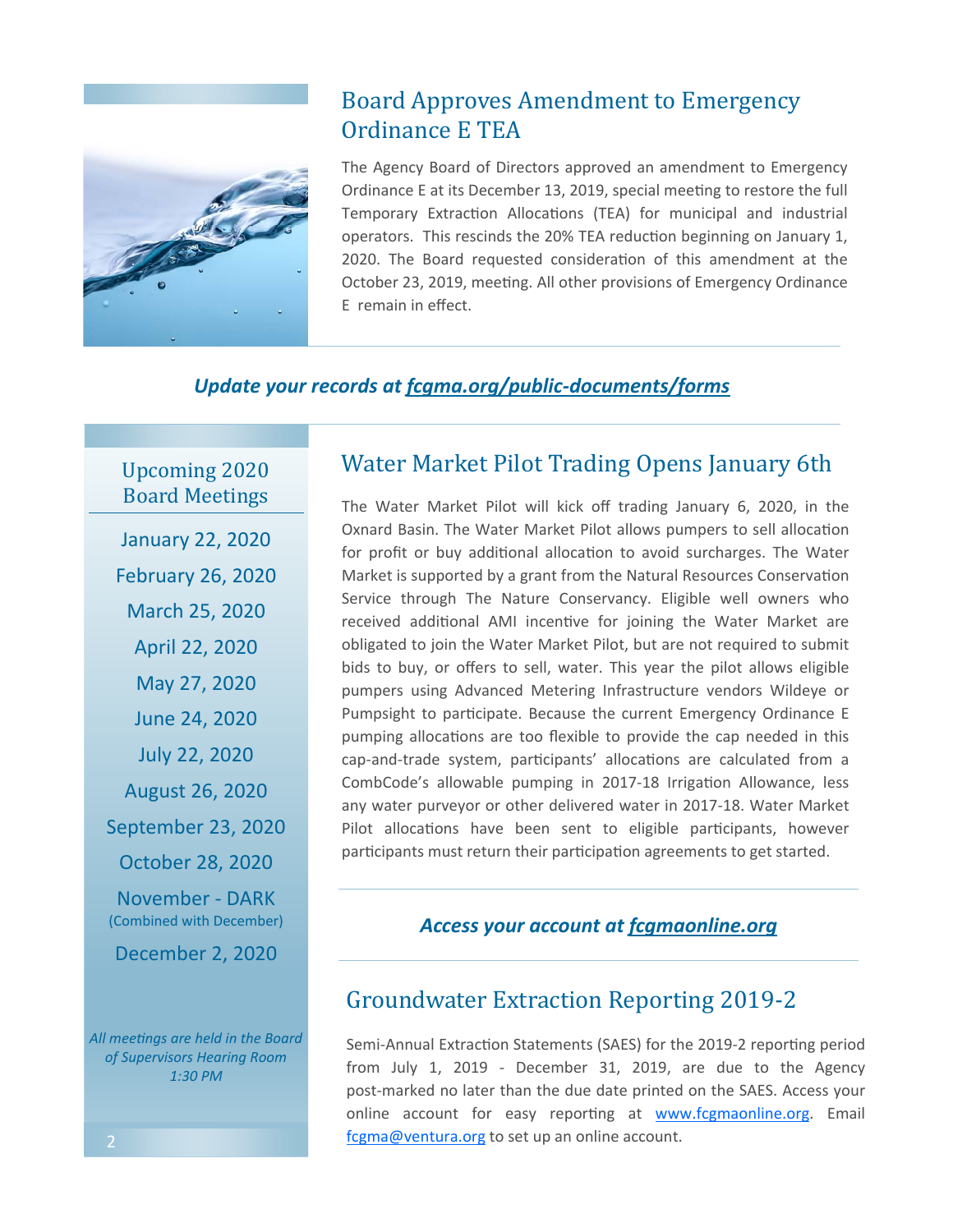# No Cost Ranch AMI Upgrade

Funds remaining in the Natural Resources Conservation Services Grant through The Nature Conservancy have been approved for upgrading the Ranch Systems AMI previously installed through the grant. The Ranch Systems Optical Reader Package was developed as a unique solution to a tough problem. The challenge was to read a wide range of different analog meters, consolidate the data in a uniform digital format, and securely provide the information to users. A one-size-fits-all approach was the best solution at the time. Ranch Systems now has a year of working with the FCGMA well owners and has compiled feedback and requests for additional features. A consistent request is for an additional level of data to provide finer resolution for analysis of irrigation system performance, such as plotting both the daily totals and the gallons per minute on a 5-minute time scale.

The AMI improvement funded through the grant will provide greater detail of water use to operators through pulse output reading. Combined with the optical reader, these options work together to support both the Water Market and provide the necessary insight for irrigation and water management decisions. Ranch Systems will be contacting all owners and operators who have had Ranch Systems installed to schedule an assessment for the improvement. As before, data reported to FCGMA will only be the required monthly extraction totals.

### *Sustainability Fee Increase on page 8*

# New Pumping Allocation System for Oxnard and Pleasant Valley Basins

The FCGMA Board adopted an ordinance establishing a new pumping allocation system for the Oxnard and Pleasant Valley Basins at the October 23, 2019, Board meeting. The Agency has been working with stakeholders to develop the new allocation system for four years, which will replace the current extraction allocations set in Emergency Ordinance E and the Agency Ordinance Code beginning October 1, 2020. The new allocations will initially be assigned to wells based on the annual average extraction from 2005 through 2014. The Board has indicated its intent to transition to a land-based system in the future. Operators will continue to be able to combine wells in a basin into CombCodes with some limitations. FCGMA will be sending information to operators in early 2020 on the reported extractions at each well in 2005 through 2014. There will be a variance process for owners or operators who believe there are special circumstances regarding their well. Visit www.fcgma.org for more information and to view the ordinance.

#### FCGMA Mission Statement

The Fox Canyon Groundwater Management Agency (FCGMA) manages and protects both confined and unconfined aquifers within several groundwater basins underlying the southern portion of Ventura County. The FCGMA is an independ‐ ent special district, separate from the County of Ventura or any city government. It was created by the California Legislature in 1982 to oversee Ventura County's vital groundwater resources.

The boundary covers 183 square miles, and all lands lying above the deep Fox Canyon aquifer account for more than half of the water needs for over 700,000 residents in the cities of Ventura, Oxnard, Port Hueneme, Camarillo, and Moorpark, plus the unincorporated communities of Saticoy, El Rio, Somis, Moorpark Home Acres, Nyeland Acres, Point Mugu and Montalvo.

Our offices are located at the Watershed Protection District Ventura County Government Center Hall of Administration.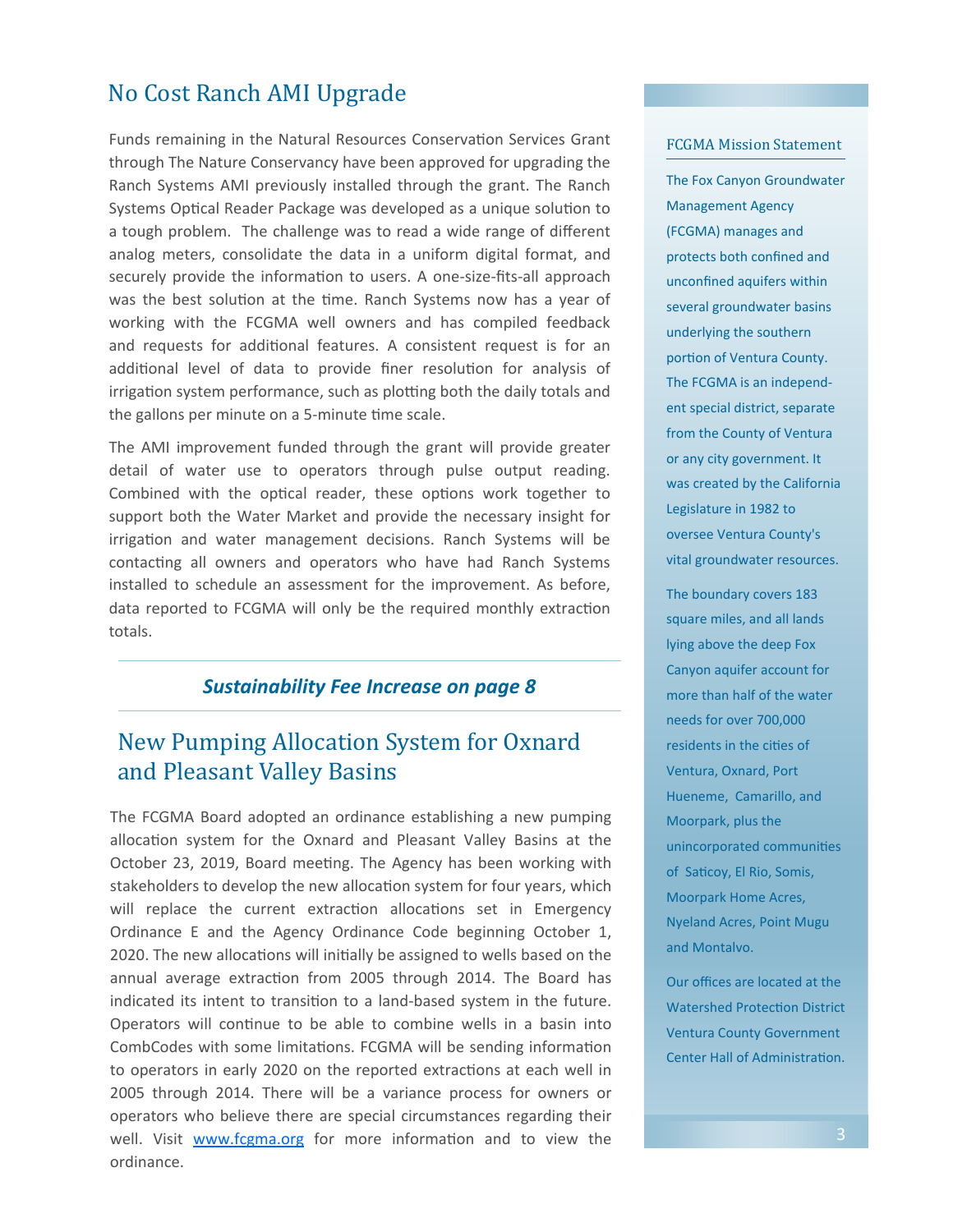#### FCGMA STAFF

**Jeff Pratt** Executive Officer

**Glenn Shephard Assistant Executive Officer** 

**Arne Anselm** Deputy Director

**Kimball Loeb** Groundwater Manager

**Keely Royas** Clerk of the Board

**Kathleen Riedel**  Groundwater Specialist

**Dolores Conlin**  Compliance Specialist

**Kathy Jones**  Business Process Coordinator

**ChrisƟne Dalida**  Management Assistant II

**Alberto Boada**  Agency Council

### Nested Monitoring Wells Installed

In response to the Agency's successful application, the State of California Department of Water Resources (DWR) installed five nested groundwater monitoring wells in the northern portion of the Pleasant Valley Basin and three nested groundwater monitoring wells in the southeastern portion of the Oxnard Subbasin. Three additional deeper nested monitoring wells are anticipated to be installed in the Oxnard Subbasin in Spring 2020. Permitting and environmental compliance monitoring was paid for by the Agency. Direct charges for installation and development of the monitoring wells was funded by DWR through the Technical Support Systems program. The location

and depths of the monitoring wells were designed to fill data gaps in the groundwater monitoring network identified in the Groundwater Sustainability Plans. For more information, see presentations at Board meetings on June 26, 2019, (Item 5) and August 28, 2019, (Item 4) www.fcgma.org.



*Oxnard nested well site* 





#### *Surcharge Rates*

 *Tier I: One to 25.000 AF = \$1,461.00 per AF Tier II: 25.001 AF to 99.999 AF = \$1,711.00 per AF Tier III: 100 AF or more = \$1,961.00 per AF*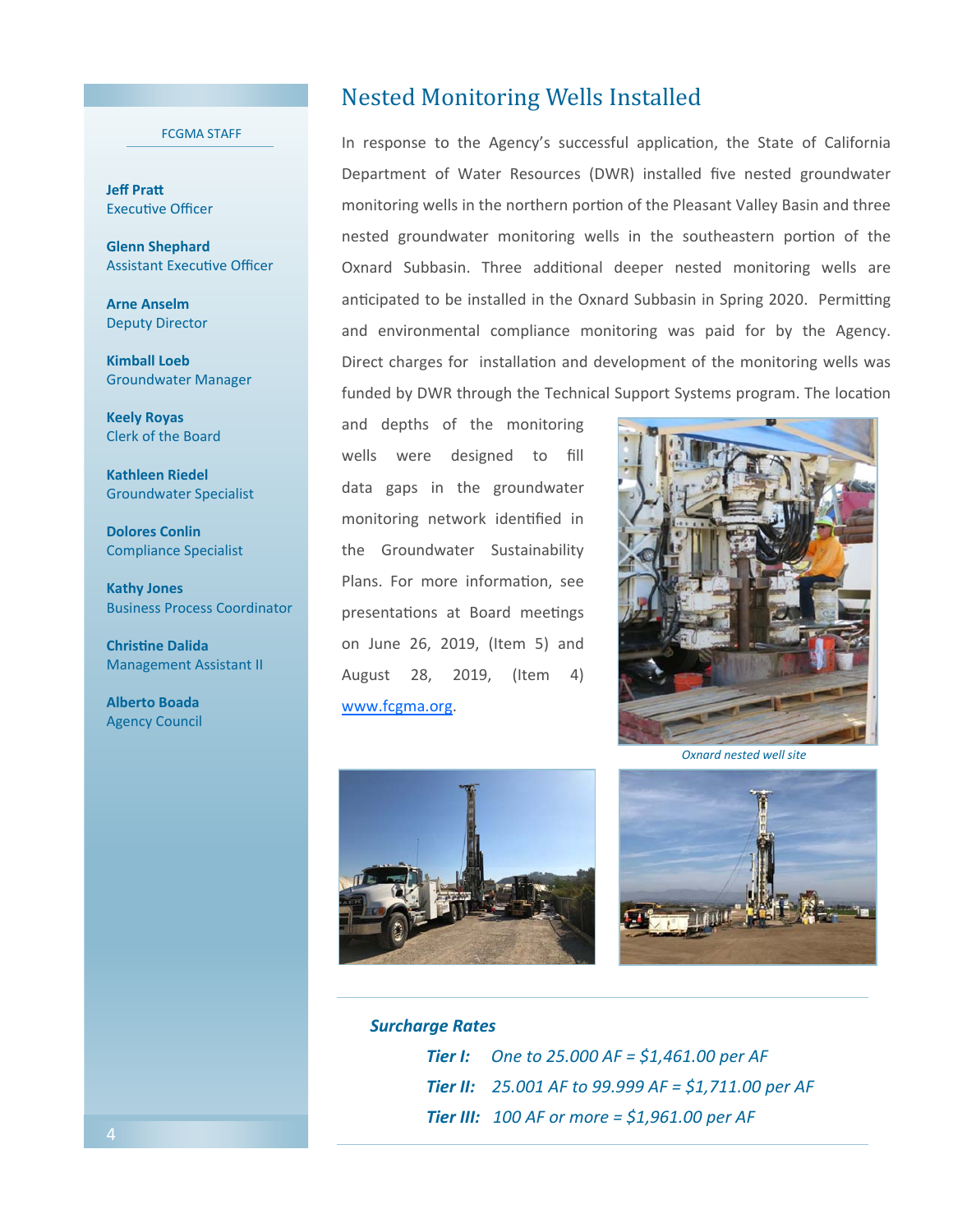# 2019 Adopted Ordinances and Resolutions

Water Market Ordinance ‐ Phase 2 Extension 2 , adopted August 28, 2019, to extend Phase 2 of the Water Market Pilot Program

Ordinance for New Pumping Allocation System for the OPV and PVB, adopted October 23, 2019, to establish a new pumping allocation system for the Oxnard and Pleasant Valley Basins

Resolution No. 2019-01, adopted February 8, 2019, authorized the Imposition of Civil Penalties for Ordinance Code Violations; rescinded Resolution 2013-01

Resolution No. 2019-02, adopted February 8, 2019, revised policies and procedures for requiring and implementing Accuracy Testing of Flowmeters; rescinded Resolution 2008-04

Resolution No. 2019-03, adopted on September 25, 2019, increased the Sustainability Fee to \$11.00 per acre-foot to fund the costs of a Groundwater Sustainability Program, effective July 1, 2019 for Domestic and Municipal, August 1, 2019 for Agricultural users

Resolution 2019-04, adopted October 23, 2019, granted authorization to apply to California Department of Water Resources to obtain a grant under the 2019 Sustainable Groundwater Management (SGM) Grant Program, Planning Grant – Round 3

Resolution 2019-05, adopted December 13, 2019, adopted the Groundwater Sustainability Plans for the Las Posas Valley or Basin, the Oxnard Subbasin of the Santa Clara River Valley Groundwater Basin and the Pleasant Valley Groundwater Basin

To learn more visit www.fcgma.org. Click on *Public Documents*, then *Ordinances & Legislation or Resolutions*.

### *The deadline for Domestic pumpers to install AMI on all active flowmeters is October 1, 2020*

### Photo Requirement with SAES

FCGMA recently required photographs of all flowmeters be submitted with Semi-Annual Extraction Statements (SAES). Many operators voluntarily provided photographs before this was a requirement. These have proven very helpful in reducing errors in reporting and saving staff time in processing the statements. Photos are required for all extractions required to be reported in accordance with Agency Ordinance Code Section 2.3. The photograph(s) must include meter face and meter totalizer reading, be clearly labeled with CombCode, State Well Number, Serial Number and date‐stamped or include file details showing the date created (the original camera .jpg file will contain this information). This requirement is effective starting with the 2019-1 reporting period.

Operators with meters with Ranch Systems' Advanced Metering Infrastructure (AMI) optical sensor can download the photo from their data portal at www.ranchsystems.com. The Agency does not have access to these photographs or daily extraction reports, only the monthly extraction totals.

Detailed instructions on downloading Ranch AMI photos can be found on YouTube, enter "Ranch Systems Photo Upload Instructions" in the search field or visit: https://ranchsystems.makekb.com/entry/1258/

For more information call (805) 645-1372 or (805) 645-4374 or email fcgma@ventura.org.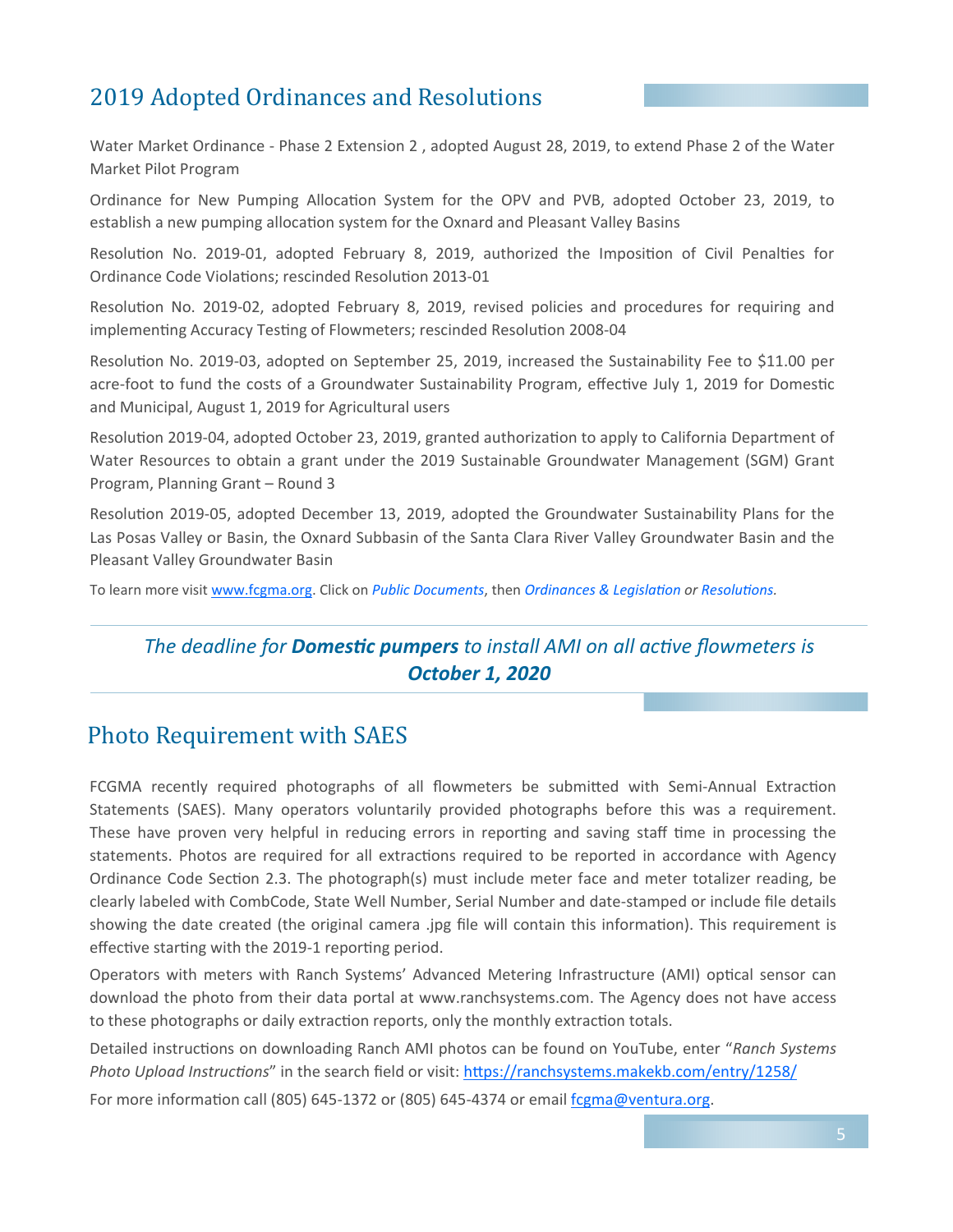#### BOARD OF DIRECTORS

**Eugene F. West, Chair**  Director, Camrosa Water District

**David Borchard, Vice Chair** Farmer, Agricultural Representative

**Steve BenneƩ** Supervisor, County of Ventura

**Charlotte Craven** Councilperson, City of Camarillo

**Michael W. Mobley**  Director, United Water Conservation District

### Welcome New Director Michael Mobley

Michael Mobley was appointed by United Water Conservation District to represent UWCD on the FCGMA Board. Prior to his appointment he served as a Board Alternate for two and a half years. He is a lifelong resident of Ventura County, and he owns and operates Progressive Land Management, Inc. which provides complete ranch management and con‐ sulting services throughout Ventura County



and southern Santa Barbara County. Mr. Mobley has served on the boards of numerous trade and community organizations including Board Chairman for the Mound Basin GSA, California Farm Bureau Federation, Ventura County Farm Bureau (President 1996-97), Ventura County Ag Advisory Committee, Ventura County Resource Conservation District (Vice President, 2004-2014), Member of the Rotary Club of Santa Paula (President 2008/2009), Boys & Girls Clubs of Santa Clara Valley (President 2006‐2008), and Fillmore‐Piru Citrus Association. Mr. Mobley earned a B.S. from Cal Poly San Luis Obispo and is a graduate of the California Agricultural Leadership Program. His current term expires December 1, 2020.

### *Semi‐Annual ExtracƟon Reports due mid February 2020 \*Do not forget to include meter photos\**

### Well Sellers Checklist

Selling your well? Complete these steps to avoid recurring Agency notices:

- 
- Notify Agency at close of escrow
	- Inform Agency of new owner



Record deed with the Ventura County Assessor's Office

- Notify AMI vendor of ownership change
- **Close account with Agency**

### **Statements submitted after the due date incur a** *Civil Penalty of \$50 a day*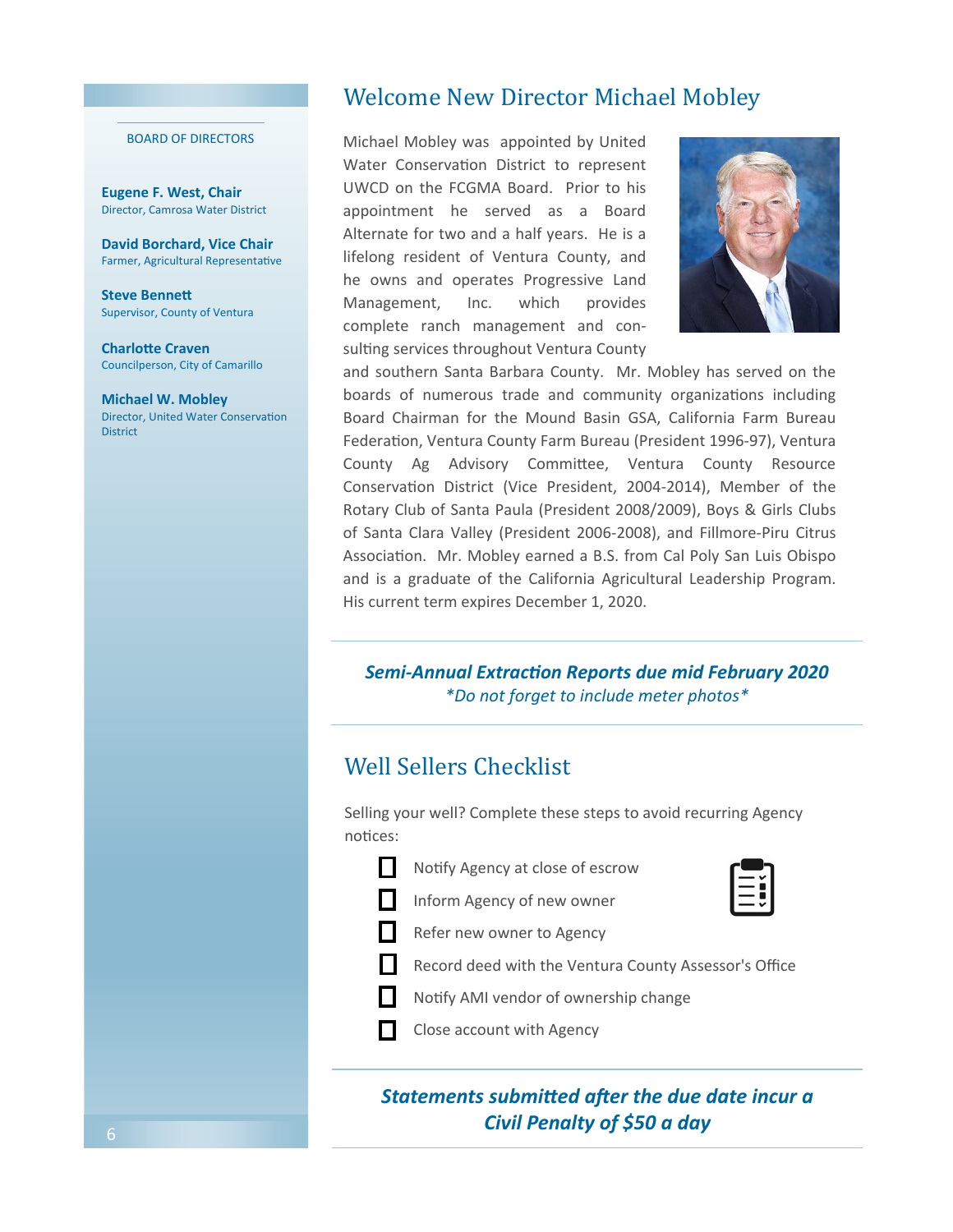# Advanced Metering Infrastructure (AMI) Developments

Since the relatively recent requirement of AMI, there are several lessons learned we would like to share with the community. Once AMI is installed operators can take steps to prolong the length of their unit's life as well as maintain its functioning.

- AMI units should be installed above ground level.
- For Ranch Systems AMI, occasionally wipe off the face of the flowmeter to ensure legible photos, and make sure the lid is always down so the camera does not take a photo of the sky.
- If you are repairing or replacing your flowmeter, let the AMI manufacturer know so they can come out and either reinstall the AMI, or if you have done so, confirm that the unit is again operating at peak performance, and that the warranty is still in effect.
- Periodically check your User Dashboard the manufacturer establishes for you to ensure the extractions your AMI is recording are accurate; it is easier to address a problem the earlier it is found.
- In the event of theft of remotely located wells/AMI units, the User Dashboard will reflect that no data is produced. One owner of a stolen AMI unit built a structure around the replacement unit to prevent future theft.

Pease share any tips or suggestions you discover with the Agency so that we can pass along any future lessons learned.

# Update on Approved Calibration Contractors

New flowmeter calibration contractors have been approved by the Agency. Don Maulhardt of Maulhardt Flow Testing and Chad Carter of Coastal Pipco are now approved for testing flowmeters. Additionally, Scott Rupert of ProUsys has been approved for mag meter only flow testing. Contact information may be found on our complete list of Approved Calibration Contractors at www.fcgma.org/forms/Approved Flowmeter Calibration Contractors.

# Flowmeters

Accurate flowmeter readings are very important for groundwater management. For that reason, flowmeter calibration tests are required at least every three (3) years, in accordance with Resolution 2019‐2.

A Flowmeter Update Form must be submitted to the Agency within 30 days of new installation, repair or replacement of a flowmeter including:

- 1) Calibration test report
- 2) Individual photos of flowmeter: i) FACE, ii) SERIAL NUMBER, and iii) INSTALLATION
- 3) Invoice or work order of new installation

For more information visit FAQs-Flowmeter at www.fcgma.org.